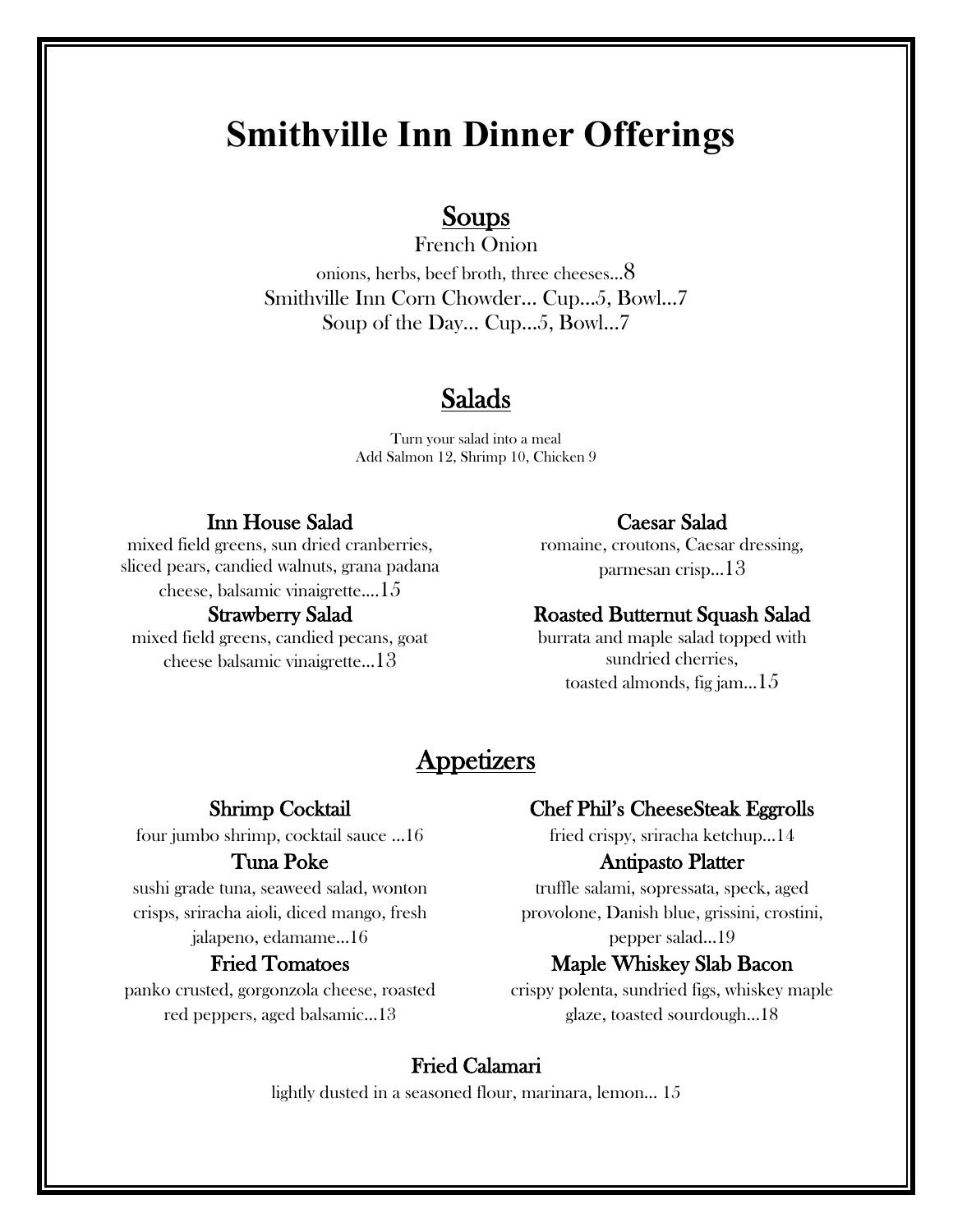## Classics and Entrees

(served with small garden salad)

#### Smithville Chicken Pot Pye

chicken, dumplings, vegetables, velouté sauce, flakey crust… 26

## NY Strip Steak

12 oz flame grilled, bacon bleu cheese butter, roasted brussels sprouts, lyonnaise potatoes … 39

## Wasabi Tuna

sushi grade, wasabi panko, sesame rice noodles, seaweed salad, sriracha aioli…31

## Honey Glazed Pork Chop

bone in, orange blossom honey, spring vegetables, farro…33

#### Seafood Scampi

scallops, mussels, clams, shrimp, lobster, linguini, scampi sauce … 38

#### Crab Cakes

pan seared, tropical salsa, jalapeno coleslaw, jasmine rice…37

## Braised Short Rib & Pasta

slow braised, boneless short rib, broccoli, mushrooms, paccheri pasta …29

#### Pan Seared Duck Breast

spring pea risotto, broccolini, blueberry port reduction…37

## Fried Shrimp

hand breaded, golden fried, jalapeno slaw, french fries…33